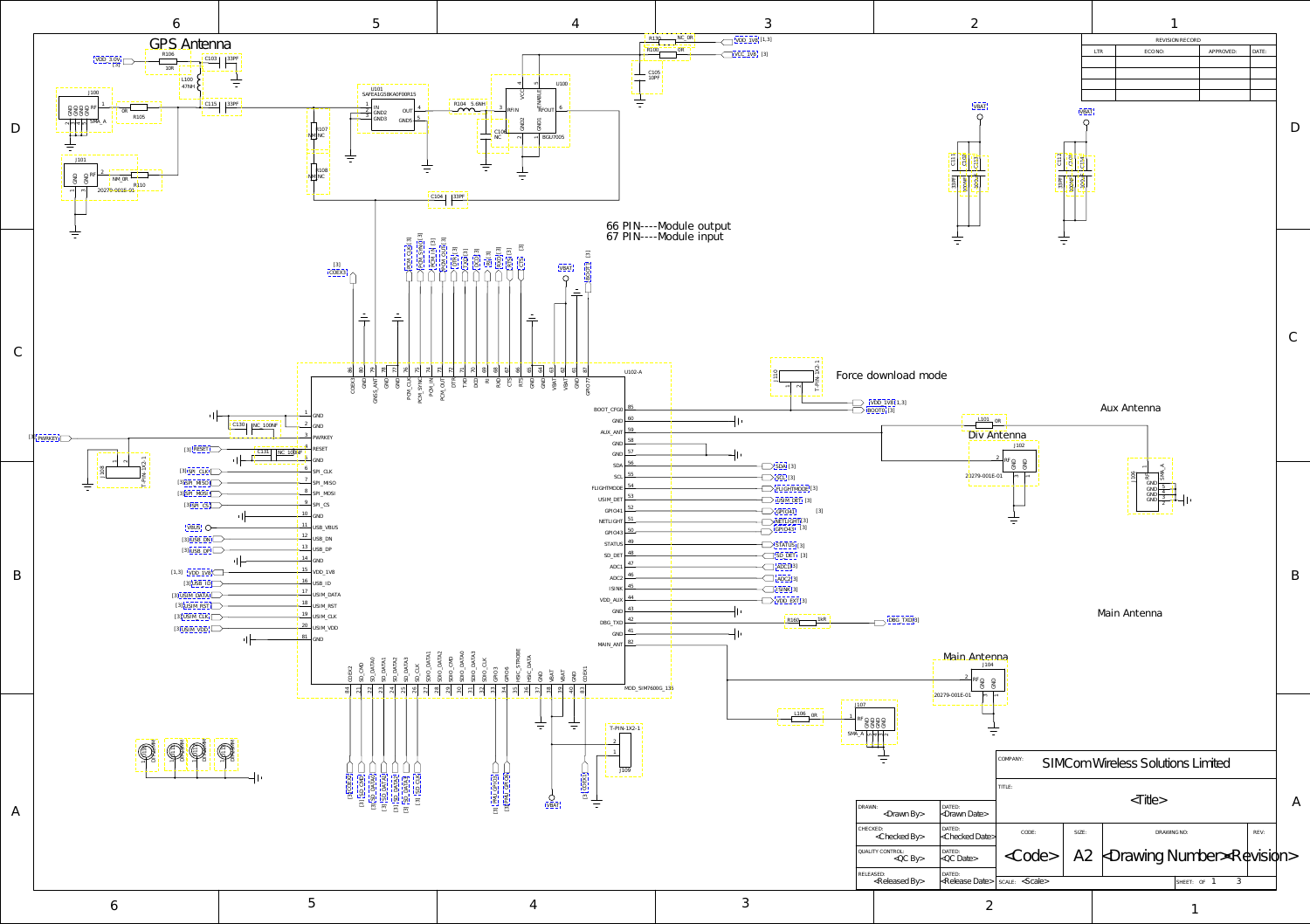D

C

<span id="page-1-0"></span>

B

6  $1$  5 4 1

| ۰.<br>o este a |   |
|----------------|---|
|                | ł |

| REVISION RECORD |            |         |           |       |  |  |
|-----------------|------------|---------|-----------|-------|--|--|
|                 | <b>LTR</b> | ECO NO: | APPROVED: | DATE: |  |  |
|                 |            |         |           |       |  |  |
|                 |            |         |           |       |  |  |
|                 |            |         |           |       |  |  |
|                 |            |         |           |       |  |  |

|        |                                          |                          | COMPANY:<br>SIMCom Wireless Solutions Limited |       |                                                                         |      |  |
|--------|------------------------------------------|--------------------------|-----------------------------------------------|-------|-------------------------------------------------------------------------|------|--|
|        |                                          |                          | TITLE:                                        |       | $\langle$ Title $\rangle$                                               |      |  |
| DRAWN: | <drawn by=""></drawn>                    | DATED:<br>kDrawn Date>   |                                               |       | A                                                                       |      |  |
|        | CHECKED:<br><checked by=""></checked>    | DATED:<br>kChecked Date> | CODE:                                         | SIZE: | DRAWING NO:                                                             | REV: |  |
|        | QUALITY CONTROL:<br>$QCD$ By             | DATED:<br>$kQC$ Date>    | <code></code>                                 |       | $A2 \nmid \text{Drawing Number} \times \text{Re} \times \text{Poisson}$ |      |  |
|        | RELEASED:<br><released by=""></released> | DATED:<br>kRelease Date> | scale> <scale></scale>                        |       | 3<br>SHEET: OF 2                                                        |      |  |



| -28 - | MC I<br>n. | 3 |
|-------|------------|---|
|       |            |   |